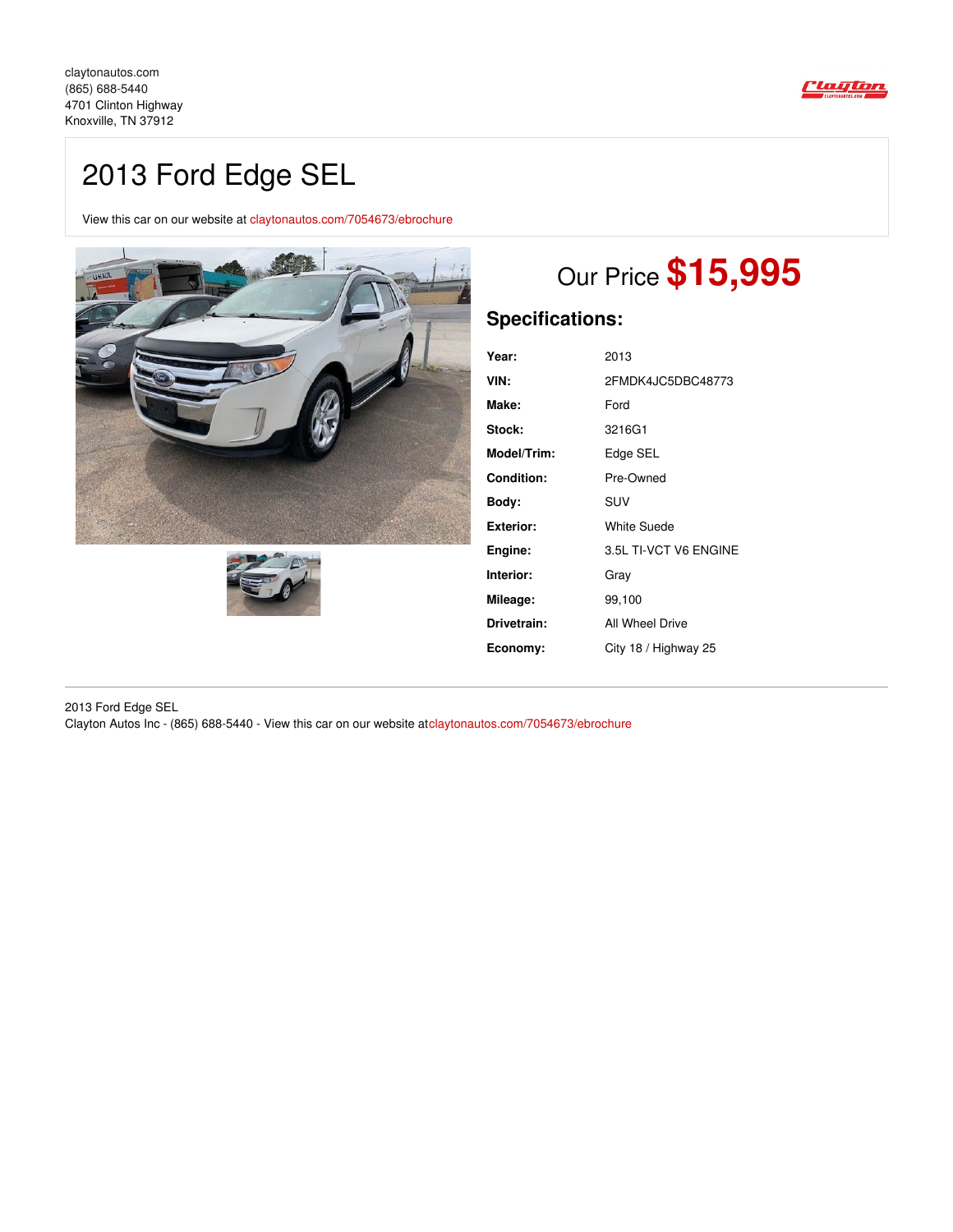

#### 2013 Ford Edge SEL

Clayton Autos Inc - (865) 688-5440 - View this car on our website at[claytonautos.com/7054673/ebrochure](https://claytonautos.com/vehicle/7054673/2013-ford-edge-sel-knoxville-tn-37912/7054673/ebrochure)

### **Installed Options**

#### **Interior**

- (2) coat hooks- (4) 12V aux pwr outlets- (8) cup/bottle holders- Accessory delay
- Adjustable head restraints- Below floor rear cargo management system- Cargo area light
- Cargo net- Cruise control- Dark slate metallic center stack finish
- Dual sunvisors w/illuminated vanity mirrors
- Dual-zone electronic air conditioning -inc: cabin air filter Electrochromic rearview mirror
- Front & rear floormats- Front & rear passenger grab handles
- Front center console -inc: storage tray, armrest, deep storage bin, (2) cupholders
- Front seatback pockets
- Front unique cloth front bucket seats -inc: 10-way pwr driver seat, pwr driver lumbar/recline, 4-way manual passenger seat
- Front/rear dome lights- Front/rear door map pockets- Glove box- Illuminated entry
- Instrumentation -inc: tachometer, compass- Leather shift knob
- Leather-wrapped steering wheel -inc: cruise controls, 5-way MyFord controls, audio controls
- Manual tilt/telescoping steering column- Overhead console w/sunglass holder
- Pewter instrument panel appearance- Pwr locks w/Autolock
- Pwr windows -inc: driver one-touch up/down, driver front/rear disable
- Rear cargo area tie-downs- Rear window defroster- Remote keyless entry
- Second row reclining 60/40 split fold-flat bench seat -inc: EasyFold seat release, fold-down armrest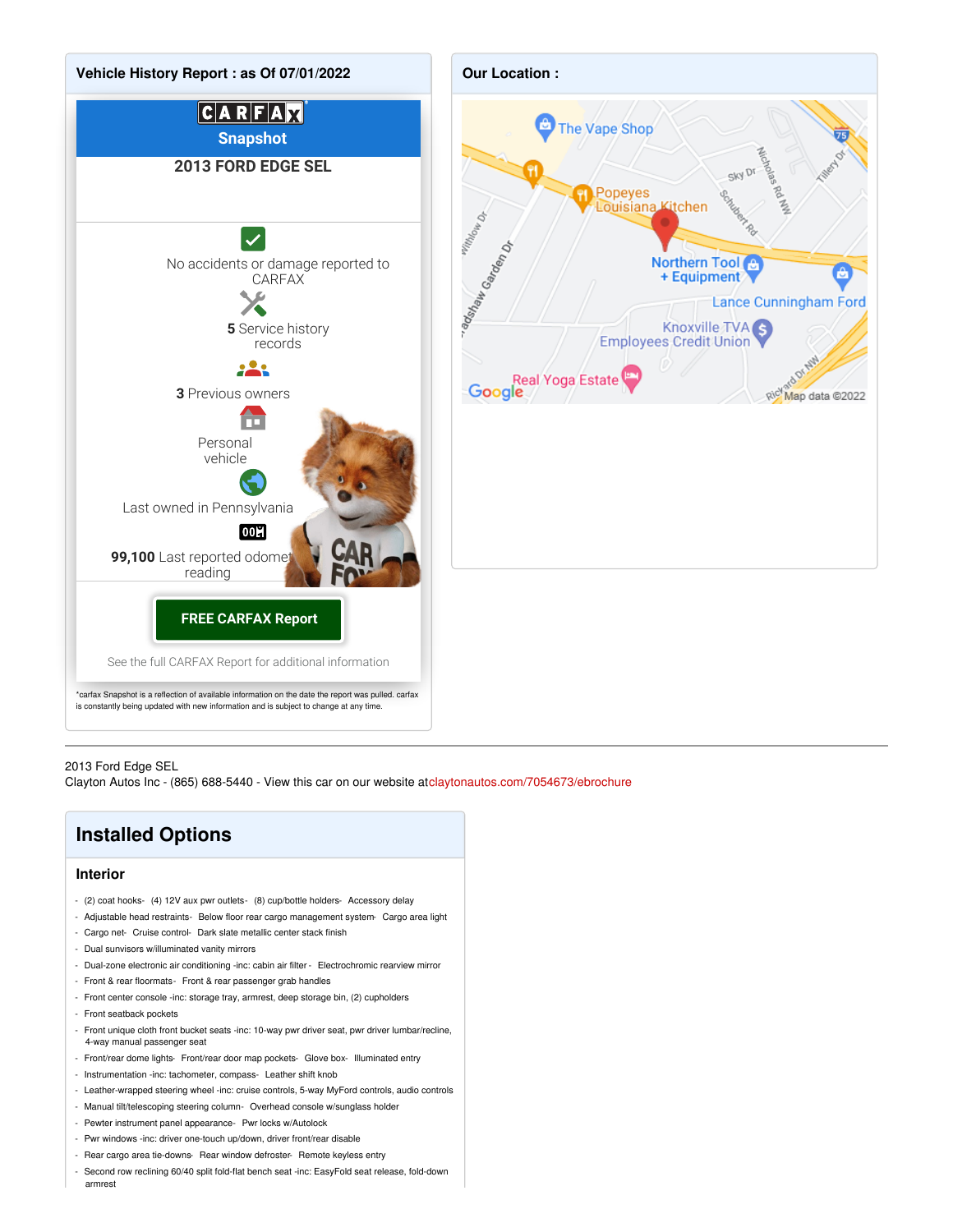- SecuriCode keyless-entry keypad
- SecuriLock encrypted passive anti-theft system (EPATS)

#### **Exterior**

- 17" spare tire- 18" painted aluminum wheels- Auto on/off headlamps w/wiper activation
- Bi-functional projector beam halogen headlamps- Black rocker moldings
- Body-color door handles
- Body-color manual-folding pwr heated mirrors -inc: integrated blind spot mirrors, security approach lamps
- Body-color rear spoiler Chrome grille- Dual speed rear wiper w/washer
- Intermittent speed-sensitive front windshield wipers- P245/60R18 all-season BSW tires
- Privacy tinted rear windows- Solar tinted front door window glass
- Supplemental park lamps

#### **Safety**

- (2) coat hooks- (4) 12V aux pwr outlets- (8) cup/bottle holders- Accessory delay
- Adjustable head restraints- Below floor rear cargo management system- Cargo area light
- Cargo net- Cruise control- Dark slate metallic center stack finish
- Dual sunvisors w/illuminated vanity mirrors
- Dual-zone electronic air conditioning -inc: cabin air filter Electrochromic rearview mirror
- Front & rear floormats- Front & rear passenger grab handles
- Front center console -inc: storage tray, armrest, deep storage bin, (2) cupholders
- Front seatback pockets
- Front unique cloth front bucket seats -inc: 10-way pwr driver seat, pwr driver lumbar/recline, 4-way manual passenger seat
- Front/rear dome lights- Front/rear door map pockets- Glove box- Illuminated entry
- Instrumentation -inc: tachometer, compass- Leather shift knob
- Leather-wrapped steering wheel -inc: cruise controls, 5-way MyFord controls, audio controls
- Manual tilt/telescoping steering column- Overhead console w/sunglass holder
- Pewter instrument panel appearance- Pwr locks w/Autolock
- Pwr windows -inc: driver one-touch up/down, driver front/rear disable
- Rear cargo area tie-downs- Rear window defroster- Remote keyless entry
- Second row reclining 60/40 split fold-flat bench seat -inc: EasyFold seat release, fold-down armrest
- SecuriCode keyless-entry keypad
- SecuriLock encrypted passive anti-theft system (EPATS)

#### **Mechanical**

- 3.16 axle ratio- 3.5L Ti-VCT V6 Engine
- 6-speed SelectShift automatic transmission -inc: sport mode All-wheel drive
- Battery saver- Dual polished stainless round exhaust tips Easy Fuel capless refueling
- One-touch integrated start- Pwr assist rack & pinion steering

### **Option Packages**

**Factory Installed Packages**

3.5L TI-VCT V6 ENGINE

-



[claytonautos.com](file:////tmp/claytonautos.com) (865) [688-5440](tel:(865) 688-5440) 4701 Clinton Highway